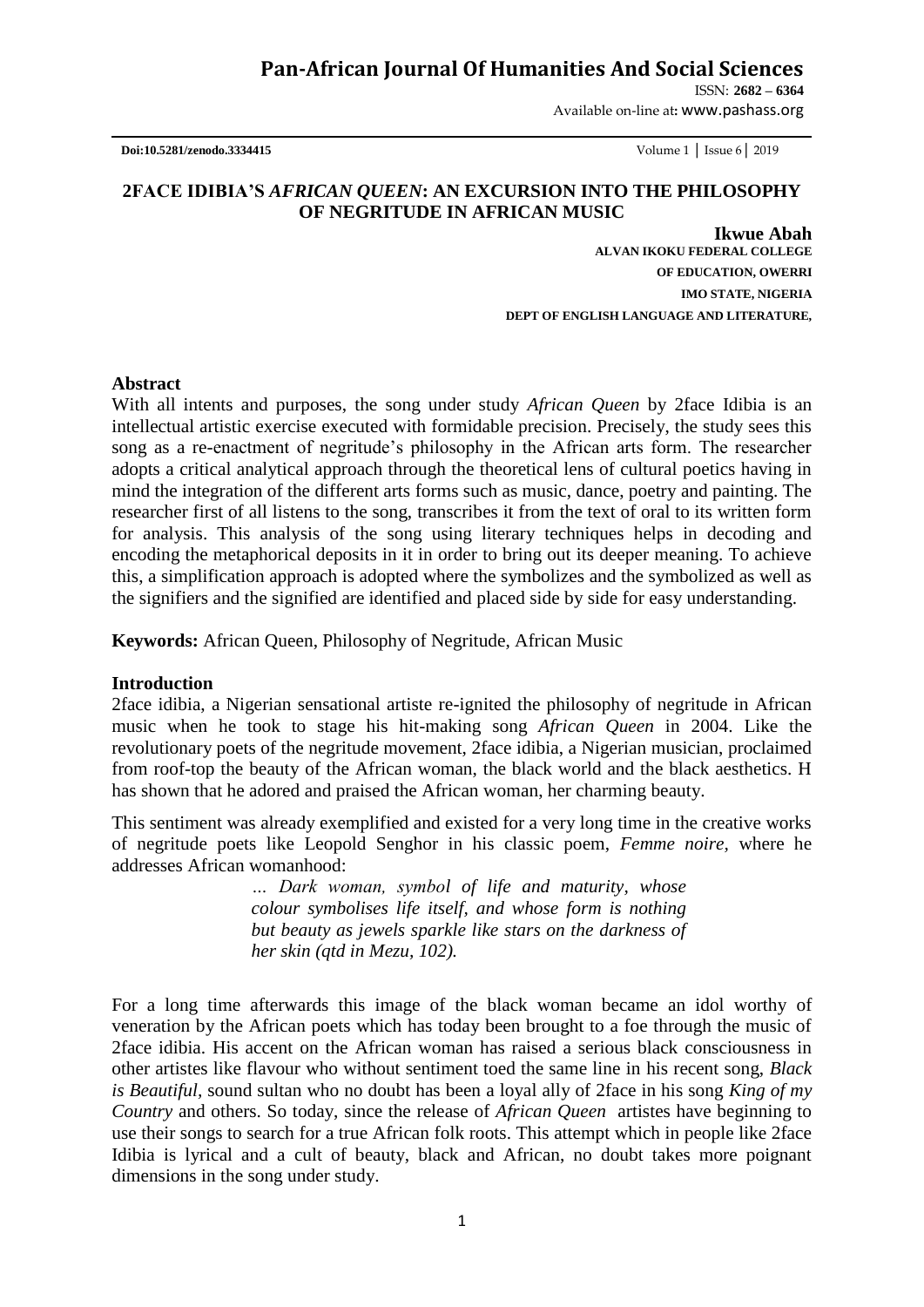### **The Concepts of Negritude**

Negritude is a literary and ideological philosophy, developed by francophone African intellectuals, writers, and politicians in France in the 1930s. The founders were Martinican poet Aime Cesaire, Leopold Sedar Senghor (ex-Senegalese president), Leon Damas of French Guiana. Senghor defines it as a philosophy of African art. It later developed into a cultural and artistic movement that challenged the theory of race hierarchy and black inferiority developed by philosophers such as Friedrich Hegel and Joseph de Gobineau.

He believes that every African shares certain distinctive and innate characteristics, values and aesthetics. In the poem *New York,* he informs us that the black community of Harlem should "listen to the far beating of your nocturnal heart, rhythm and blood of the drum and yet the black blood flow into your blood." Senghor is asserting here that one"s African heritage (one"s Blackness) is both inescapable and natural (like night-time).

So Negritude is the active rooting of a Black identity in this inescapable and natural African essence. The major premise of Negritude is therefore that one"s biological make-up (race) defines one's outer (skin colour) as well as inner (spirit/essence) traits. Negritude is a concept which holds that there is a 'shared culture and subjectivity and spiritual essence' among members of the same racial group. Negritude rejects the assumption that the African is inherently inferior to the "white man."

### **Critique of the Song**

2face in the song started by declaring that the woman character in the song is his African queen followed by the imaginative description of who she is to him using such romantic imageries as "The Sun", "Light of the Earth" "The Light of my Life" in the first verse.

Yea! Yea!! You are my African queen O Lord! O Lord!! Just like the sun Light up the earth You light up my life The only one I see That smile so bright

The exclamation in the first line performs a very important function in an attempt to understand the depth of love the singer has for his lover which he could not keep to himself but wants the whole world to know by announcing to the woman in the second line that you are my *African Queen.* Off course literarily we know the importance of exclamation which is basically to heighten feelings and attention. In line three (3) the singer looks up to the sky and exclaims again, "O lord! O lord!" and continues in the following lines when he employs the power of simile and metaphor by liking his African queen to the "Sun" and the "light".

Even as a modern musician, 2face has worked hard never to forget the importance of the use of figures of speech. These figures of speech according to the French stylistician piere Guiraud are "changes in sense", and among which metaphors are the most widely known and the most widely used by 2face to evoke the true feeling of love and beauty. He strives hard to elevate both the outer and inner beauty of his African queen, even beyond immediate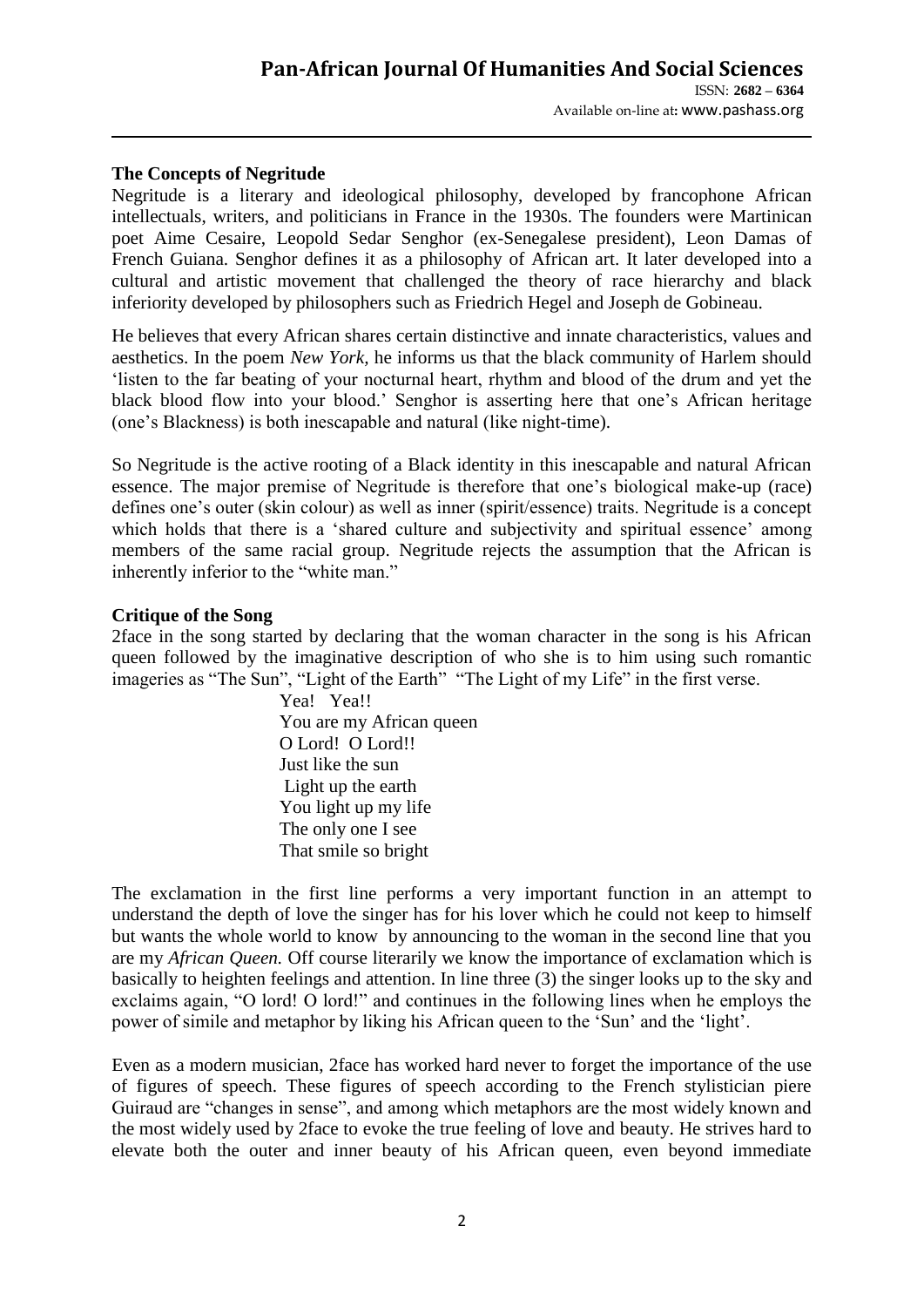# **Pan-African Journal Of Humanities And Social Sciences**

ISSN: **2682 – 6364**

Available on-line at**:** www.pashass.org

comprehension. By so doing, 2face has effectively employed a symbolic transposition of real and live, the qualities of African woman.

Metaphorically he continues:

Just yesterday you came into my life You came around my way You change my whole story with your tarnishing beauty Oh! You could make a brother sin Not ordinary thing A supernatural being You are brighter than the moon Brighter than the star. I love you just the way you are.

Like the negritude poets, 2face has made his adoration of the African woman a celebration as he revels in the exoticism of her extra-ordinary beauty which has turned her into "a supernatural being". The metaphors in the song run all through with its intensity met when he describes her as "brighter than the moon", "brighter than the star". Hyperbolic expressions also run through the song basically to show the extent of love the singer has for the African woman.

One may begin to wonder while listening to *African Queen* the poetic qualities of the song. I don"t know about you this is the way I feel each time I listen to 2face songs. Though, I am not too surprise when I remember Mezu"s assertion that "one of the most interesting aspects of traditional African civilization is the unity of the art forms" (93). In *African Queen* 2face has explored charles Baudelaire preposition that:

> … The unity and association of music, poetry, dance and painting in the process of which the sounds of music, the rhythms, phrases and syllables, the allegories and analogies of poetry, the steps, movements, jumps and signals of dance and finally the columns of painting are unified in a symbolic world where religion provides a solid and firm structure (quoted in Mezu, 93).

So *African Queen* can best be described, like I told my wife while listening to the song, as "from poetry to music". Side by side with this unity of the art forms is the element of repetition in the line, "you are my *African Queen''.* This element is usually found in black-American music especially in jazz and blues, where slight and endlessly variable permutations and combinations lend novelty and continuity to the trumpets of Louis Armstong or where the languorous, melancholic and the voice of Ray Charles holds the listener spell-bound as he found in cha-cha, the samba, the pachanga, rhumba, maringa and the popular West African high-life, even in the music of Fela Anikulapo Kuti, Oliver Dicoque, Osadebey and Bongos Ikwue.

In most African art forms, this approach is employed to describe the attributes of the object of praise in an unfathomable way likened to the European surrealistic conception of poetry and art. In traditional African society even, very little distinction is made between songs and poetry. In the chorus 2face informs us that his *African Queen* is the "girl of his dream" and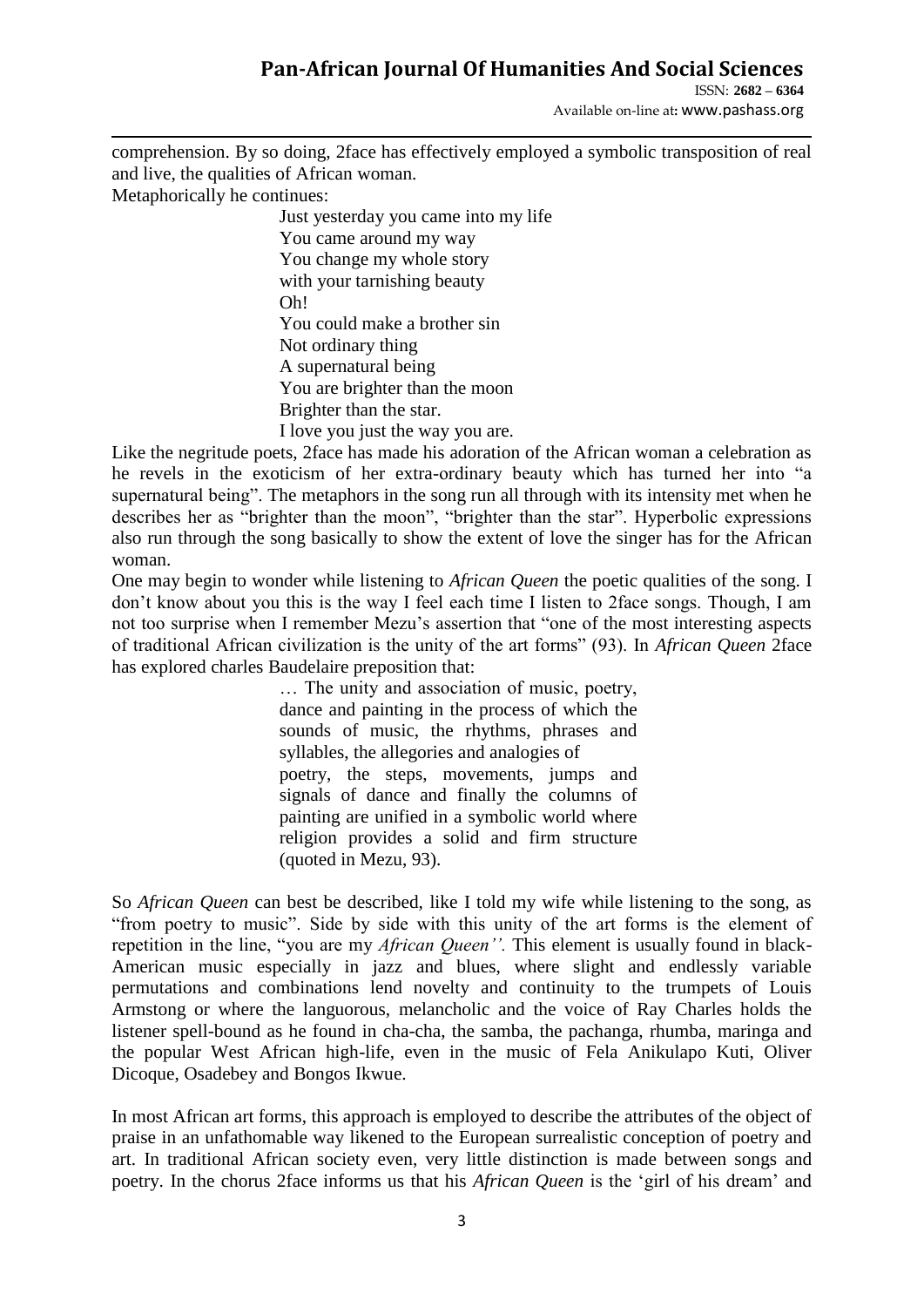Available on-line at**:** www.pashass.org

that she takes him to where he has never been. After all the praises and exaltations, the singer concludes in that verse that, "and that is the African beauty ee". What this suggests is that the beauty he adores is not for a particular woman but that of the entire African womanhood and her continent.

It is in this light that we stand bold to say that 2face has become a new voice that has reignited that spirit of negritude, the spirit of African-ness in the music. From whatever way we look at him, 2face has contributed in enduring way, to the African aesthetic in the arts. I found his contribution to the arts, the music in his exaltation of the black woman which goes a long way to stress the innate dignity of the African personality. He sparks-up an inspiration in the art and in African folk culture which has become a reservoir of the rhythm and lyricism of his music. What 2face represents for his generation of African arts and music in particular is akin to what Nnolim says of Negritude movement thus:

> In its insistence on the "felt" quality of the poetry of all African peoples; in its demonstration of the lifeforce that governs the art of all African peoples; and most importantly, in its encouragement of the study and appreciation of our African heritage. (122-3).

What this means is that, 2face defines for his generation what pop music is in Africa. It is in light of the above that critics conclude that 2face Innocent Ujah Idibia is an African export to the world. 2face continues in the following verse:

Out of the million You stand as one When I look into your eyes What I see is paradise You have in-fated my soul Every day I want you more!!! I cannot deny This feeling inside No one can take your place Take your place You are the one that makes me smile Makes me flow like bottom of the nile.

At this point the singer is making a vow to his lover to remain committed, never to disappoint her. This can be found in line 9 and 10 of this verse. The message in line 4 is quite significant. The singer here is giving his lover hope that in her what he is seeing is nothing but an affection that could last till eternity. He ends the verse with a wonderful submission to his affirmation in the last two lines that "she is the one that makes me happy". He employs simile by the use of "like" in the last line where he sharply compares the joy of being in love with the woman with the 'bottom of the nile'.

2face has achieved for his generation and the one yet unborn what Nnolim describes as "the anlage of the African creative process" (122). In *African queen*, the singer intelligently employs a basic creative principle with emphasis on the vibrations of the word than the word itself. This could be what obinaju had in mind when he says that "words go beyond their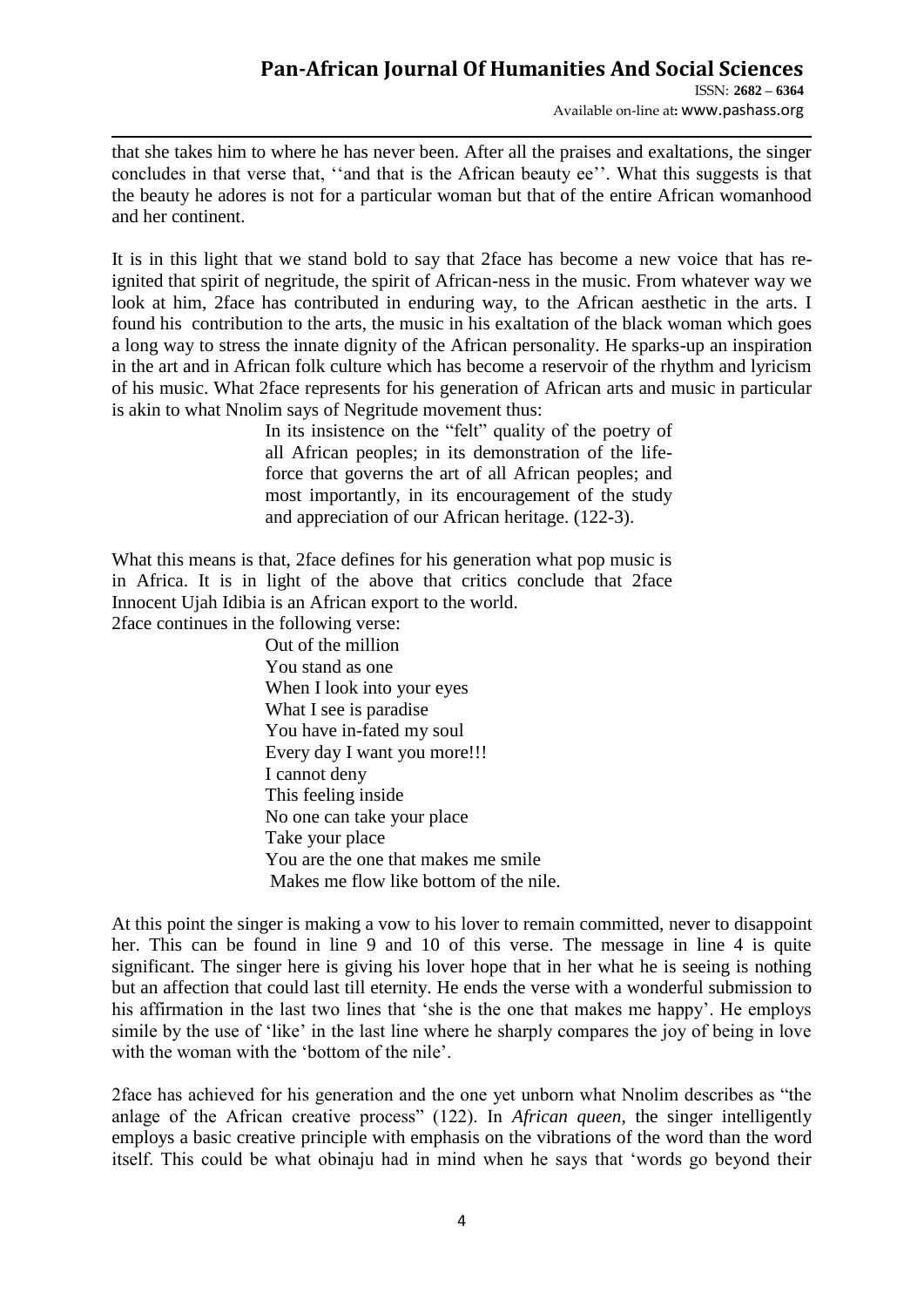ISSN: **2682 – 6364** Available on-line at**:** www.pashass.org

lexical significance most of the time' (116). The singer's insistence on rhythm as a basic creative principle in the song is quite commendable.

In one of his live performances I attended in Owerri, 2face performed the song under study. Immediately he was called to the stage thousands of spectators who gathered to watch him could not help but stood up from their seats including the Governor, Rochas Okorocha and his guests to join 2face on stage with others fainting and crying. After the event, I heard some people asking one another, "are you sure this Benue boy is not using juju on people?" Others reacted differently, but within me I know that the singer is simply exploiting a genuine power of creativity and intelligent imagination. It is capable of moving you without knowing. This is what Janheinz Jahn identifies as:

> Nommo or the creative power of the word by which the Black artist weaves a spell by the magic omnipotence of the word or the incantatory magic factor in the poetry of all black peoples which transmutes the poem into something imbued with magic (122).

What we are saying in effect is that the rhythm, the lyricism, the gaiety that characterizes the music of 2face Idibia reveal a richer, more relaxed and more natural approach to life. This approach is the magic-wand with which 2face uses to hold his viewers spell-bond each time he climbs the stage. It is available for use by any artiste who like 2face, understands the moving power of creative imagination and aesthetics in the arts. We watched a similar thing whenever Michael Jackson, Lucky Dube and Bob Marley performed.

Listening to the song further reveals the artiste"s use of descriptive imagination and aesthetic metaphor:

> I know that this love is sent from above You are the only one I think of I will give you my heart, my love, my body and bodee Every other thing you think of I do not think I can find anything better than you I do not think I can ever hurt you Sacrifice is all I will give to you.

In fact what appears obvious in this verse and the ones above is that 2face is intentionally exploiting the process of "Symbolization" than that of direct "meaning". In this verse for instance, we find the expression in line one, "I know that this love is sent from above" as a signifier and the signified as "something beyond human imagination". In this song we equally find the same example in the last line, "sacrifice is all I will give you". Here *sacrifice* is the "symbolizer" while *true love* is the symbolized. So the artiste is trying to prove to his adored lover the extent of love he has for her and the commitment attached to it. So it becomes clear that 2face in his love songs prefers to use metaphors in expressing himself believing that "condensed comparisons" are the best symbolizers and help very much in bringing out the true meaning of the topic in question.